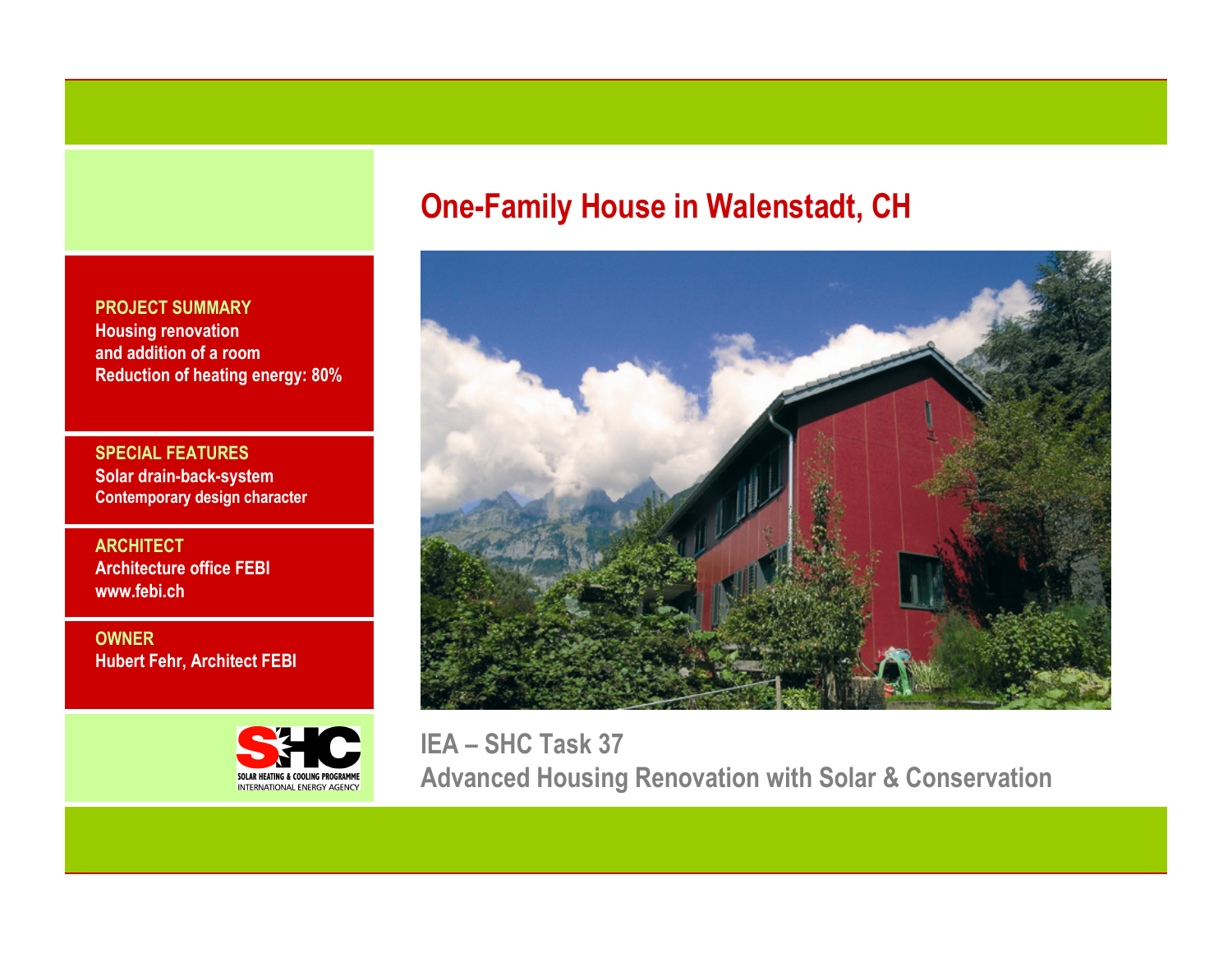

**BACKGROUND** 

Before

After

This single-family house from 1942 was purchased by a young couple in 1997. Three years later the oil furnace had to be replaced. This was an incentive to develop a completely new energy concept for the house. The owner, an architect, achieved a sustainable renovation during the following five years. He achieved an 80% reduction in heating energy demand while drastically improving the living standard.

### SUMMARY OF THE RENOVATION

- Insulation of the building envelope: roof (220 mm), façade (200 mm) basement ceiling (80 mm).
- New triple glazed windows(U-value glass: 0.5 W/m² a, g-value: 0.55).
- New roof cladding.
- 13 m² solar collectors, 800 litre combi-tank.
- Wooden pellet furnace (3 kW) as replacement of the oil heating (11 kW).
- New ventilation system (HRC 80%).
- Addition of a bathroom.



Section



Floor plan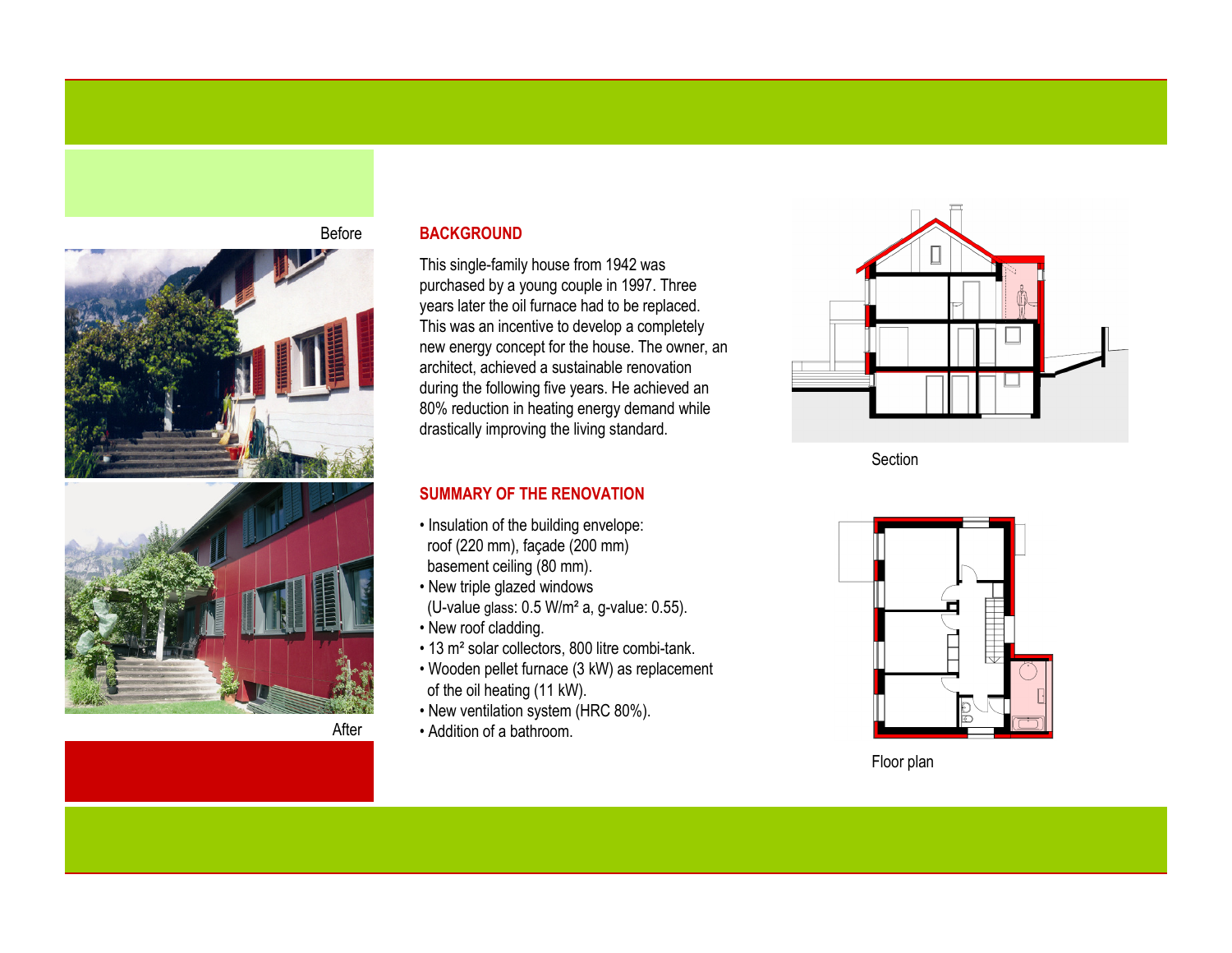

## **CONSTRUCTION**

| <b>Roof construction</b>                             | U-value: $0.18 W/(m^2 K)$           |  |
|------------------------------------------------------|-------------------------------------|--|
| (from top to bottom)                                 |                                     |  |
| Roof tiles / solar collector                         | 100 mm                              |  |
| Wooden strapping                                     | 24 mm                               |  |
| Air gap, wooden cross strapping                      | 60 mm                               |  |
| Weatherproofing paper                                |                                     |  |
| Mineral wool insulation                              | 220 mm                              |  |
| Weatherproofing                                      |                                     |  |
| Roof planking (tongue and groove)                    | 19 mm                               |  |
| Rafters (existing)                                   | 180 mm                              |  |
| Total                                                | 603 mm                              |  |
| <b>Wall construction</b>                             | U-value: 0.19 W/(m <sup>2</sup> ·K) |  |
| (interior to exterior)                               |                                     |  |
| Interior plaster                                     | $15 \text{ mm}$                     |  |
| Masonry wall (existing)                              | 330 mm                              |  |
| Mineral wool insulation                              | 200 mm                              |  |
| Air gap, wooden cross strapping                      | 30 mm                               |  |
| Eternit cladding                                     | 8 mm                                |  |
| Total                                                | 583 mm                              |  |
| <b>Basement ceiling</b>                              | U-value: 0.37 W/(m <sup>2</sup> ·K) |  |
| (top to bottom)                                      |                                     |  |
| Parquet flooring                                     | $15 \text{ mm}$                     |  |
| Chipboard                                            | 30 mm                               |  |
| Wooden beams, false floor                            |                                     |  |
| partial insulation with cellulose. (existing) 200 mm |                                     |  |
| Reed-Plaster ceiling (existing)<br>20 mm             |                                     |  |
| Mineral wool insulation                              | 80 mm                               |  |
|                                                      |                                     |  |



South façade (new insulation in red)